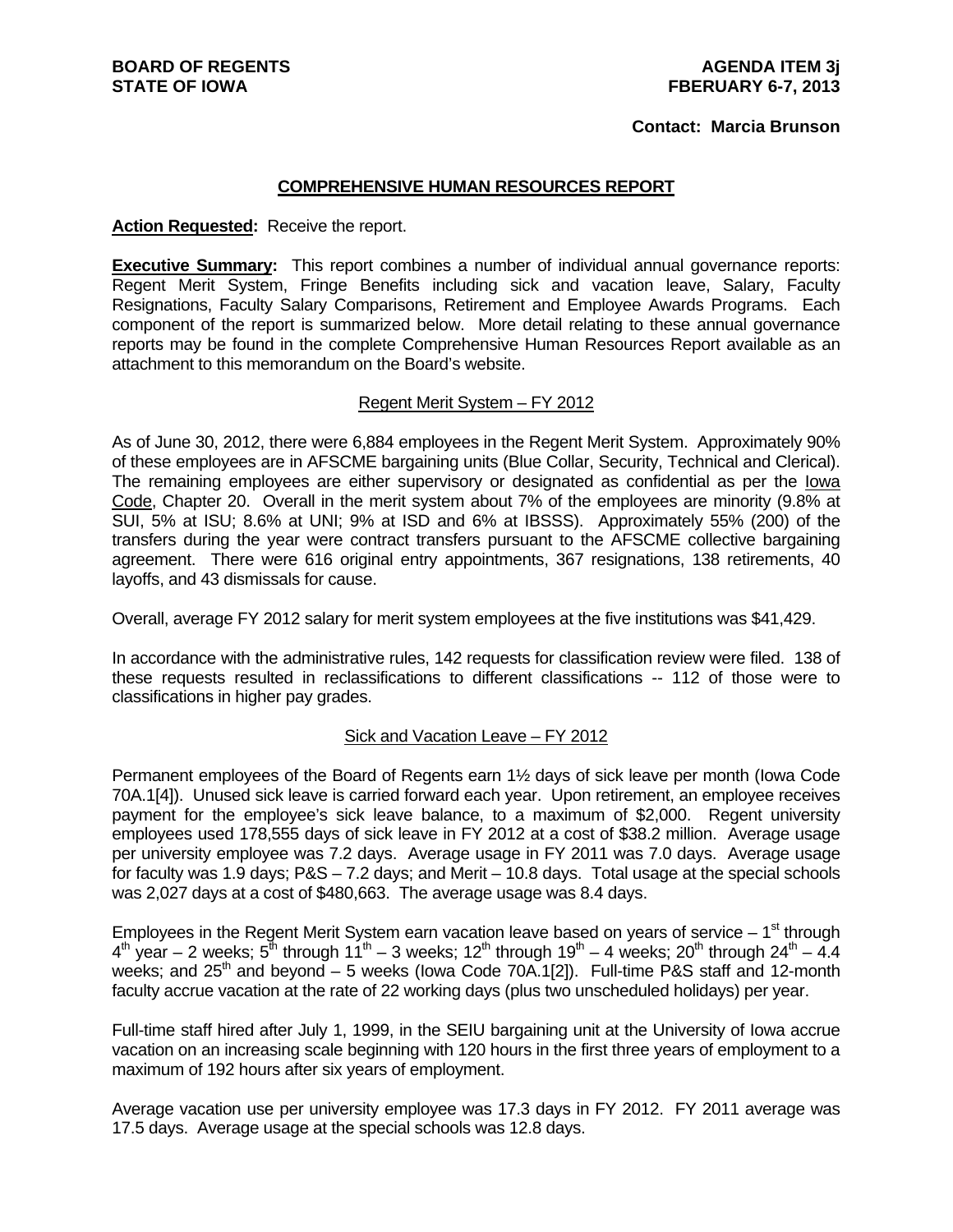In addition to vacation leave, state employees (including Regent employees) receive nine paid holidays plus two unscheduled days which are accrued as vacation.

### Fringe Benefits – FY 2012

The Regent institutions spent \$506.1 million for insurance and retirement programs for faculty and staff during FY 2012. Institutional costs for fringe benefits as a percent of payroll were: SUI – 29.2%; ISU – 31.9%; UNI – 34.5%; ISD – 38.8%; and IBSSS – 45.5%.

Employees of the Board of Regents are covered by Social Security and Medicare. Social Security contribution is 6.2% for the employer and 4.2% for the employee to a calendar year 2012 salary maximum of \$110,110. Medicare contribution is 1.45% on all salary. The employee contribution increases to 6.2% in calendar year 2013, and the salary maximum increases to \$113,700.

Employees may elect to participate either in IPERS (a defined benefit program) or TIAA-CREF (a defined contribution program) or a qualified substitute. About 56 employees at ISU are covered by federal retirement. Approximately 23,432 employees participate in TIAA-CREF and 4,974 in IPERS. At the universities historically, the employer contribution to TIAA-CREF is 10%, and the employee contribution is 5% for employees with over five years of service. Contributions to TIAA-CREF at the special schools are at the IPERS rates – 8.07% by the employer and 5.38% by the employee. These amounts will increase to 8.67% and 5.78% in FY 2013. In FY 2012, the institutions contributed \$145 million to TIAA-CREF and \$6.7 million to IPERS.

The institutions provide employees with life insurance, accidental death and dismemberment, and long term disability insurance.

Each university offers health and dental insurance programs for its faculty, P&S staff, and nonorganized merit staff. The AFSCME covered employees at the universities and all employees of the special schools participate in the state health and dental insurance programs. The total cost to the institutions to provide health insurance coverage to faculty and staff in FY 2012 was \$220 million and \$13.2 million for dental insurance.

More detailed information about the fringe benefits programs at the five institutions may be found in the full report beginning on page 12. The full report is available as an attachment to this memo on the Board's website.

## Retirement Report – FY 2012

In addition to regular retirement either through IPERS or TIAA-CREF, faculty and staff may retire by participating in the phased retirement program. The phased retirement program was first approved by the Board in 1982. With approval of the institutional administration, faculty and staff may request participation in phased retirement at age 57 with at least 15 years of service. Through the program, employees reduce their appointments to no greater than 65% and no less than 50%. A normal phasing period is five years; and during the first four years, the participant's salary reflects the actual time worked plus an additional 10% incentive. Benefits, except for FICA, IPERS and Federal Retirement, are paid as if the employee were fulltime. The current phased retirement program expires on June 30, 2017.

There were 51 new participants in phased retirement in FY 2012 with a total of 194 currently active. A total of 1,095 faculty and staff have participated in the program since its inception in 1982.

The cost of phased retirement incentives was \$3.9 million. Approximately \$5 million was released through operation of the phased retirement program. These funds were used in a variety of ways at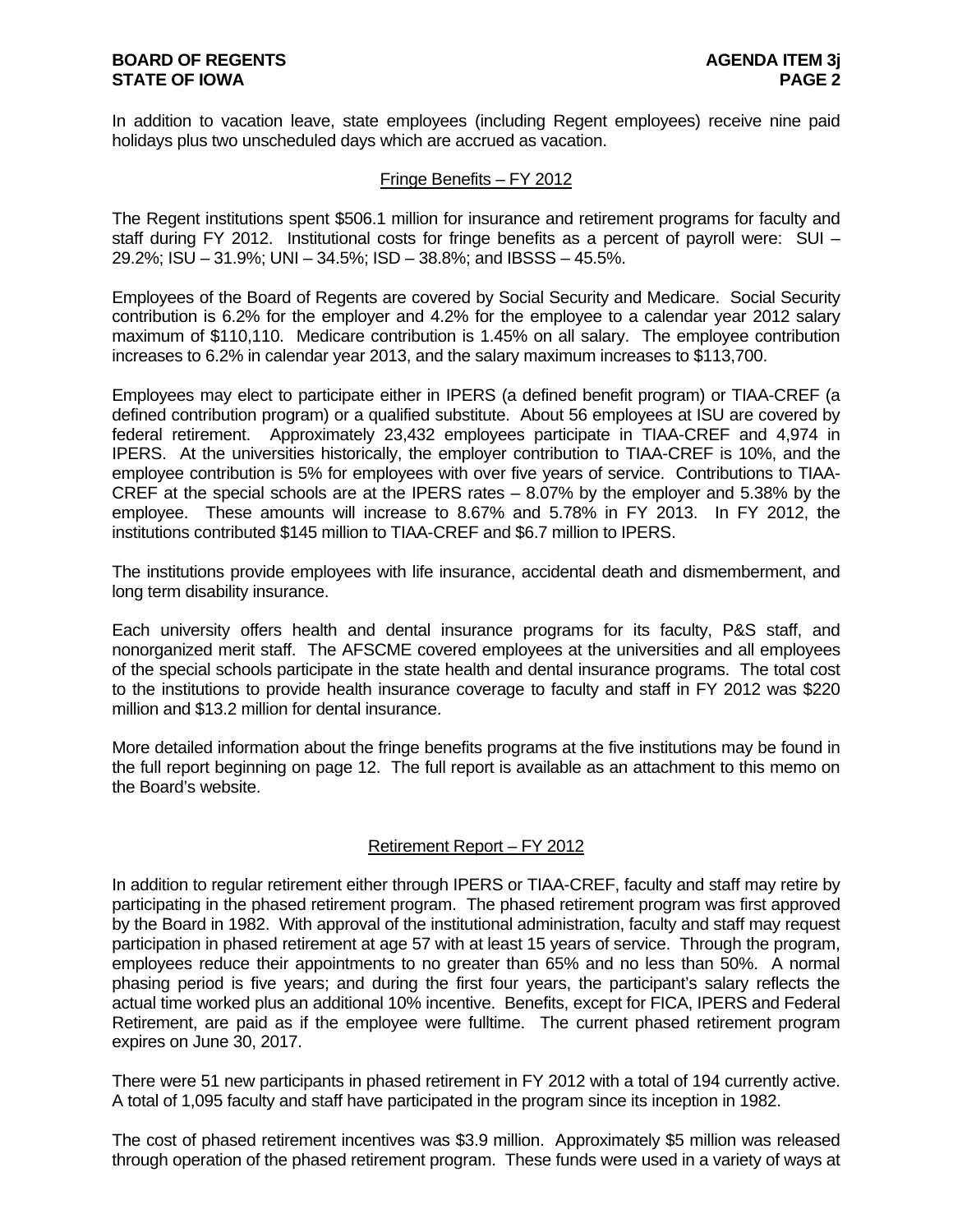the institutions with most going toward either replacement personnel or reallocations to fund other areas of need.

In April 2010 the Board approved a modified phased retirement program for Iowa State University. The program was effective until April 29, 2011. Staff participating in the program had to commence phased retirement no later than January 1. 2012. The modified program required a phasing period of two years. There were 74 participants in the modified program. The cost of the incentives paid to participants was \$622,799, and the released funds available for reallocation amounted to \$835,257.

During FY 2012, 293 faculty and staff left the institutions through regular retirement.

## Salary Report – FY 2013

The information provided in the salary component of this report details salary increases and average salaries for the current fiscal year (FY 2013).

Average salary increases for faculty, P&S and merit staff for FY 2013 are as follows:

|               | <b>Faculty</b> | <b>P&amp;S</b> | Merit** |
|---------------|----------------|----------------|---------|
| <u>SUI</u>    | 2.4%           | $2.5\%$ *      | 4.7%    |
| ISU           | 2.4%           | 2.5%           | 4.3%    |
| <b>UNI***</b> | 3.52%          | 2.9%           | 4.2%    |
| ISD           | 3.7%           | 3.3%           | 5.0%    |
| <b>IBSSS</b>  | 3.3%           | 2.4%           | 6.7%    |

\* Excludes SEIU; SEIU average increases was 2.95%<br>\*\* locudes across-the-board increases of 2% on 7-1-12

Includes across-the-board increases of 2% on 7-1-12 and 1% on 1-1-13 and step increases valued at 4.5% for eligible employees.<br>Appualization of increases of 2.25% on 7/1/2012

Annualization of increases of 2.25% on 7/1/2012 and 1.25% on 1-1-13 is 3.52%

More detailed tables are provided in the full report beginning on page 31. The full report is available on the Board's website as an attachment to this memo.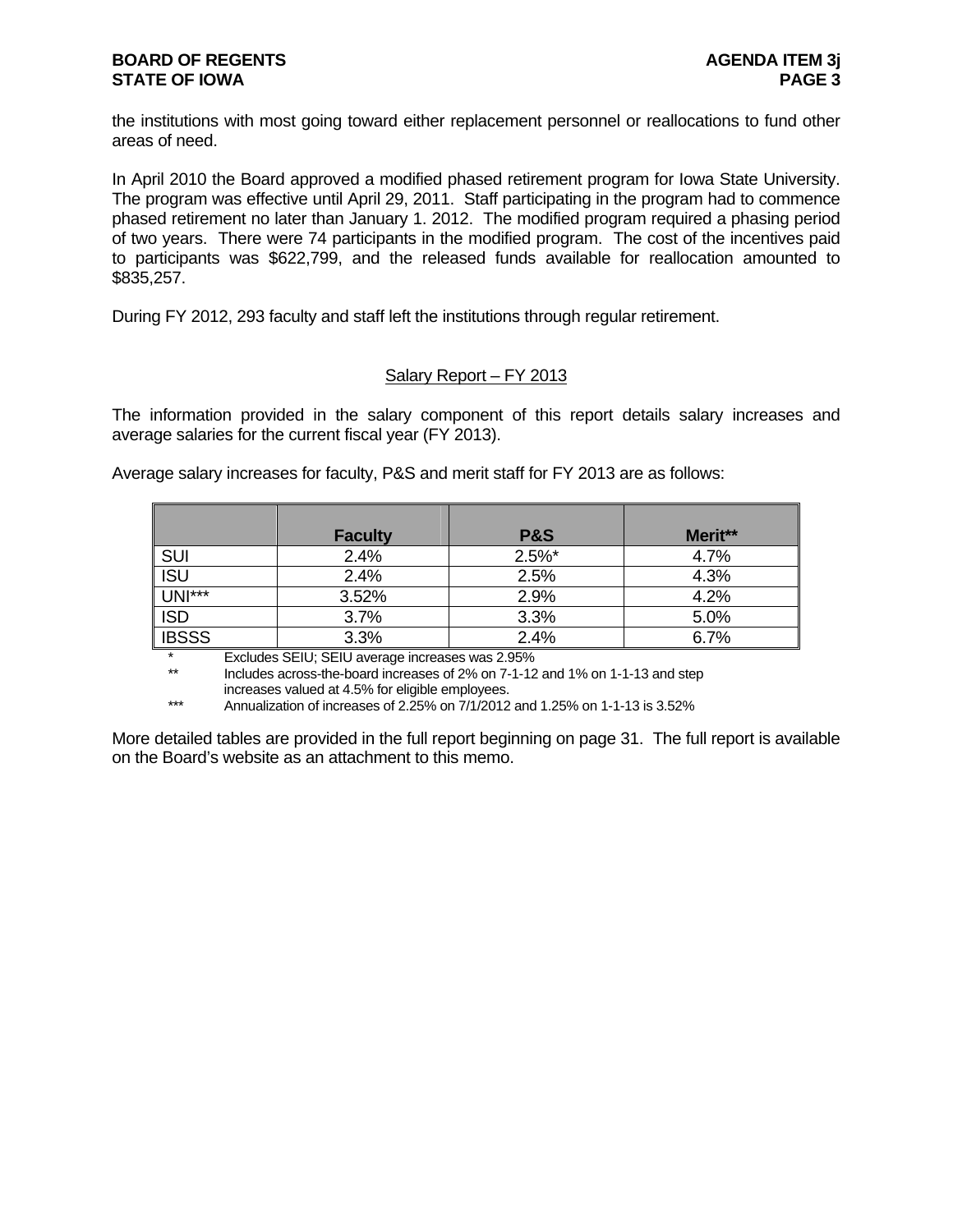## Faculty Salary Comparisons

For many years, the universities have used Board-designated peer groups to make comparisons in several other areas such as tuition and fees, residence system rates, and salaries. Each peer group has 10 institutions which were deemed by the Board to be comparable. These institutions are public universities in Minnesota, Illinois, Indiana, Ohio, Arizona, California, Michigan, North Carolina, Texas, and Wisconsin. (See Attachment B)

In the SUI group, 8 of the 10 reporting institutions gave increases in FY 2013; in the ISU group, 7 of 9. Of the 9 reporting institutions in the UNI group, 5 gave faculty salary increases.

SUI ranks in 9<sup>th</sup> place in its peer group (7<sup>th</sup> last year); ISU – 9<sup>th</sup> (10<sup>th</sup> last year); and UNI – 7<sup>th</sup> (\8<sup>th</sup>) last year).

In order to get a broader comparison for faculty salaries, the ISU and SUI groups were expanded to include 57 AAU institutions in the AAU Data Exchange (AAUDE). (See Attachment C and Attachment D).

The University of Northern Iowa expanded its listing to include those institutions in the Education Trust. The salaries for these institutions are those that are published by the AAUP in its annual faculty salary survey. (See Attachment E).

The Education Trust was established in 1990 by the American Association of Higher Education as a special project to encourage colleges and universities to support K-12 reform efforts. Since then, the Education Trust has grown into an independent nonprofit organization. Its mission is to make schools and colleges work for all the young people they serve. The definition of the UNI peer institution as per the Education Trust Report is "competitive student selectivity, masters-degree granting, between 5,000 and 14,000 students, and a median SAT score between 1,000 and 1,100.

Attachment F (SUI) and Attachment G (ISU) compare average salaries as a percent of the respective peer group averages.

Attachment H provides a comparison of average faculty salary increases within the peer groups for the past five years.

Attachment I provides a comparison of faculty total compensation within the peer groups.

Attachment J provides comparison data relating to the salaries in the University of Iowa College of Medicine.

#### Employee Award Programs -- FY 2012

In May 2005, the Board approved a pilot program to recognize exceptional performance by nonorganized professional and scientific staff at the University of Iowa. The program was approved for a one-year period. The program allowed for awards for exceptional performance (up to 10% of salary) and SPOT awards (\$75 or less).

Rather than consider an extension of the pilot award program at the University of Iowa, the Board approved a revision to the Policy Manual to authorize such programs at the other institutions. The policy requires submission of a report each year on the operation of the program.

The University of Iowa has had a fully operational program since the initial pilot. Iowa State University implemented its extra-meritorious performance pay program in FY 2012.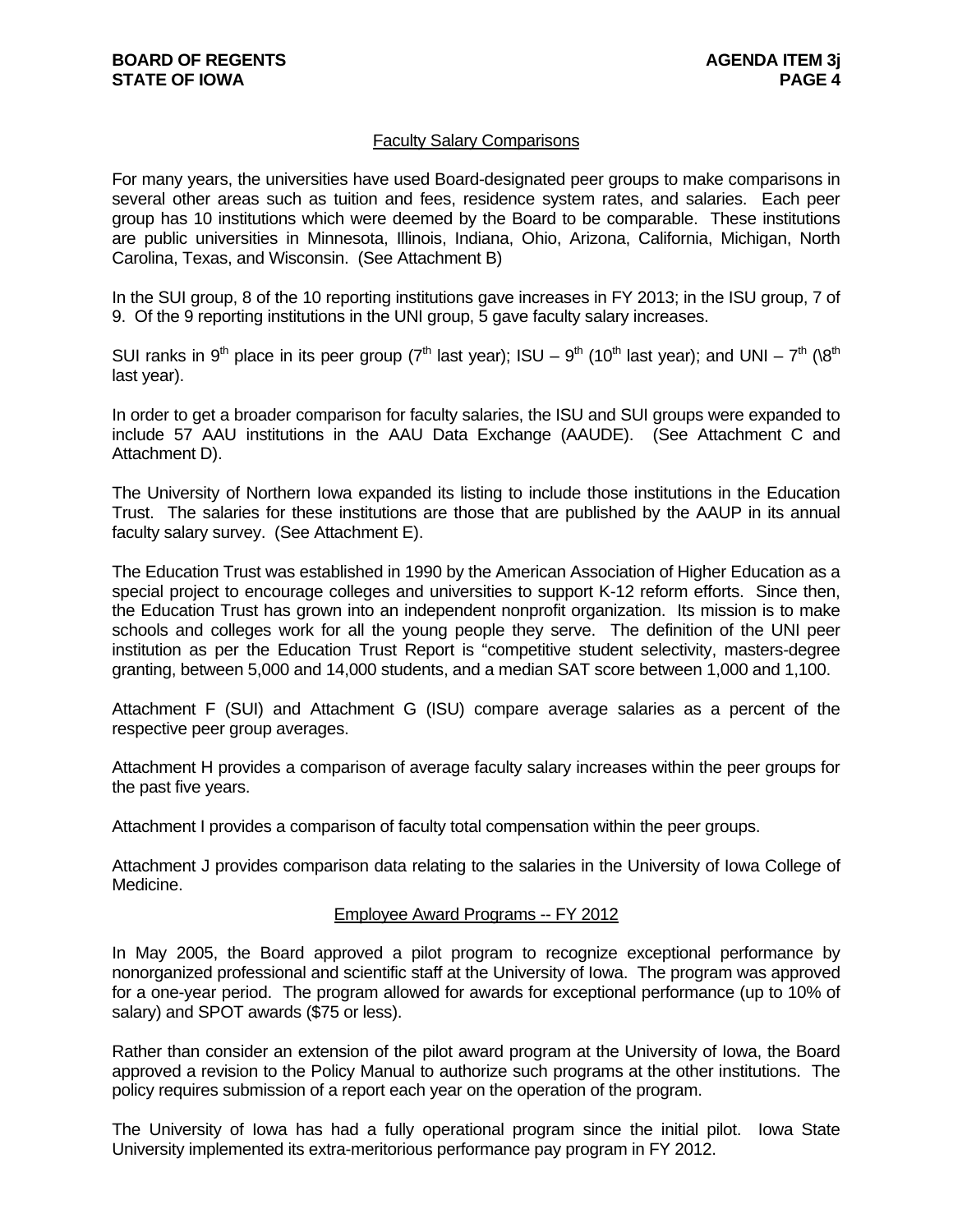## **BOARD OF REGENTS**<br> **BOARD OF REGENTS**<br> **BOARD OF IOWA**<br>
PAGE 5 **STATE OF IOWA**

The following table reflects the operation of the awards programs:

| University of Iowa        | <b>Eligible</b><br><b>Employees</b> | Number of<br><b>Awards</b><br><b>Presented</b> | <b>Dollar</b><br>Range of<br><b>Awards</b> | Average<br><b>Dollars</b><br>Awarded | Total<br><b>Dollars</b><br>Awarded |
|---------------------------|-------------------------------------|------------------------------------------------|--------------------------------------------|--------------------------------------|------------------------------------|
| <b>Exceptional</b>        | 5.314                               | 345                                            | $$250-$                                    | \$4,028                              | \$1,389,508                        |
| <b>Performance Awards</b> |                                     |                                                | \$18,900                                   |                                      |                                    |
| <b>Spot Awards</b>        | 5,314                               | 403                                            | $$31 - $75$                                | \$74                                 | \$29,939                           |

| <b>Iowa State University</b>                       | <b>Eligible</b><br><b>Employees</b> | Number of<br><b>Awards</b><br><b>Presented</b> | <b>Dollar</b><br>Range of<br><b>Awards</b> | Average<br><b>Dollars</b><br>Awarded | Total<br><b>Dollars</b><br>Awarded |
|----------------------------------------------------|-------------------------------------|------------------------------------------------|--------------------------------------------|--------------------------------------|------------------------------------|
| <b>Extra-Meritorious</b><br><b>Performance Pav</b> | 2,522                               | 28                                             | $$1,000 -$<br>\$7,000                      | \$3,202                              | \$89,663                           |

H:\HR\Docket 2013\February\0213\_ITEM3j.doc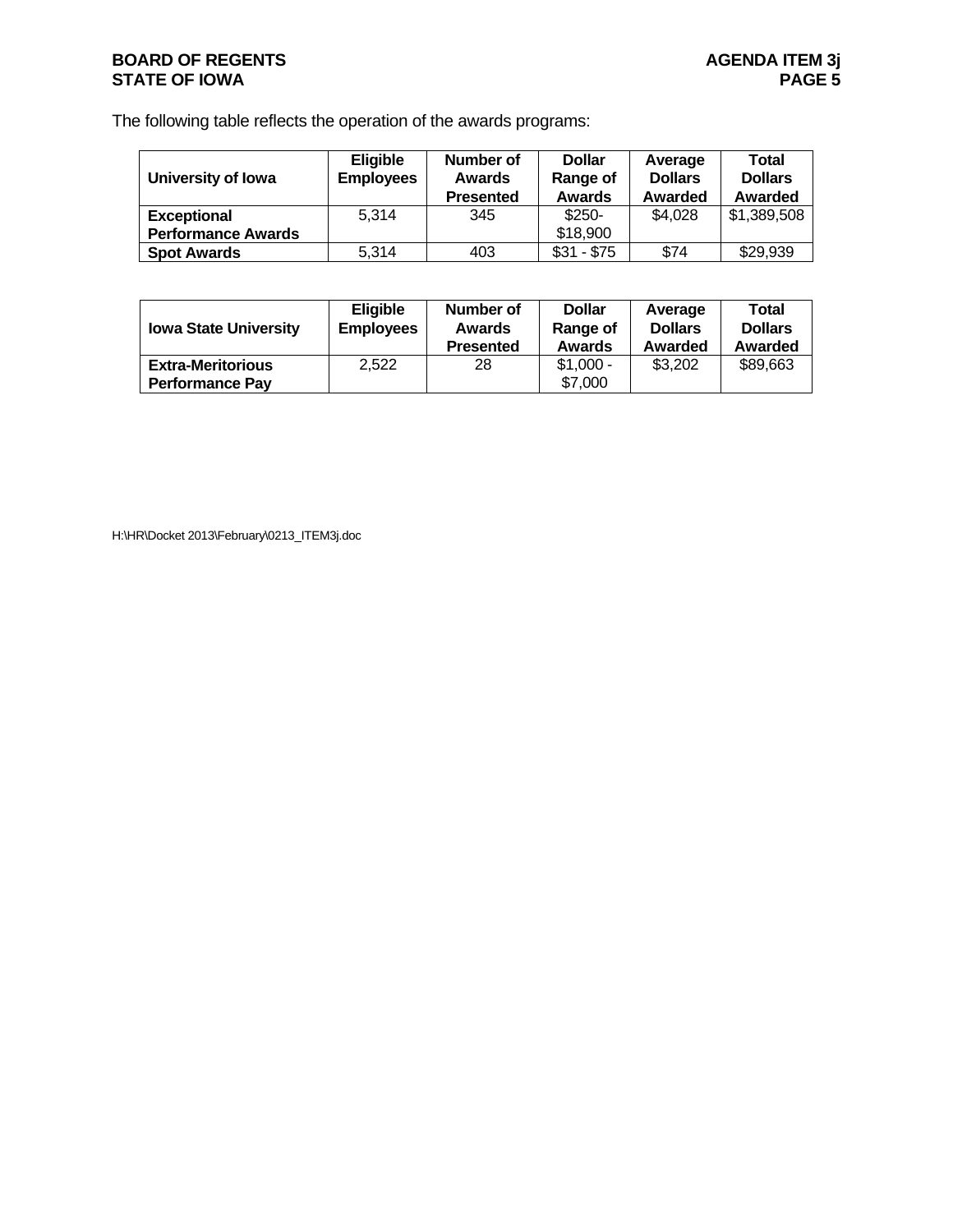## **REGENT INSTITUTIONS COMPARISON GROUPS AVERAGE FACULTY SALARIES, 2011-12 ESTIMATED FACULTY SALARY INCREASES, 2012-13**

|                                           |                                              | <b>Estimated</b>        |                                          |  |
|-------------------------------------------|----------------------------------------------|-------------------------|------------------------------------------|--|
|                                           |                                              | <b>Average Percent</b>  | <b>Estimated</b>                         |  |
| <b>COMPARISON GROUPS</b>                  | <b>Average Faculty</b><br>Salary 2011-12 (1) | Increase 2012-13<br>(2) | <b>Average Faculty</b><br>Salary 2012-13 |  |
| University of California, Los Angeles     |                                              | 1.75%                   |                                          |  |
|                                           | 137,800                                      |                         | 140,200                                  |  |
| University of Michigan, Ann Arbor         | 119,600                                      | n/a                     | 119,600                                  |  |
| University of Texas, Austin               | 114,800                                      | 2.19%                   | 117,300                                  |  |
| University of North Carolina, Chapel Hill | 113,400                                      | 2.00%                   | 115,700                                  |  |
| University of Illinois, Urbana            | 108,900                                      | 2.50%                   | 111,600                                  |  |
| Ohio State University, Main Campus        | 107,700                                      | 3.00%                   | 110,900                                  |  |
| Indiana University, Bloomington           | 103,600                                      | 2.20%                   | 105,900                                  |  |
| University of Minnesota, Twin Cities      | 102,200                                      | 2.50%                   | 104,800                                  |  |
| <b>UNIVERSITY OF IOWA</b>                 | 101,300                                      | 2.38%                   | 103,700                                  |  |
| University of Wisconsin                   | 99,700                                       | 0.00%                   | 99,700                                   |  |
| University of Arizona                     | 97,000                                       | 0.00%                   | 97,000                                   |  |
|                                           |                                              |                         |                                          |  |
| University of California, Davis           | 113,600                                      | n/a                     | 113,600                                  |  |
| University of Illinois, Urbana            | 108,900                                      | 2.50%                   | 111,600                                  |  |
| Ohio State University, Main Campus        | 107,700                                      | 3.00%                   | 110,900                                  |  |
| University of Minnesota, Twin Cities      | 102,200                                      | 2.50%                   | 104,800                                  |  |
| Purdue University, Main Campus            | 102,100                                      | 2.30%                   | 104,400                                  |  |
| Michigan State University                 | 100,100                                      | 2.50%                   | 102,600                                  |  |
| University of Wisconsin                   | 99,700                                       | 0.00%                   | 99,700                                   |  |
| North Carolina State University           | 95,900                                       | 1.80%                   | 97,600                                   |  |
| <b>IOWA STATE UNIVERSITY</b>              | 95,100                                       | 2.40%                   | 97,400                                   |  |
| Texas A & M                               | 97,000                                       | n/a                     | 97,000                                   |  |
| University of Arizona                     | 97,000                                       | 0.00%                   | 97,000                                   |  |
|                                           |                                              |                         |                                          |  |
| University of North Texas                 | 86,100                                       | 3.00%                   | 88,600                                   |  |
| University of North Carolina, Greensboro  | 83,800                                       | 1.20%                   | 84,800                                   |  |
| Ohio University, Athens                   | 81,500                                       | 2.50%                   | 83,600                                   |  |
| Central Michigan University               | 80,200                                       | 1.25%                   | 80,300                                   |  |
| California State University, Fresno       | 79,400                                       | 0.00%                   | 79,400                                   |  |
| Northern Arizona University               | 77,300                                       | 0.00%                   | 77,300                                   |  |
| <b>UNIVERSITY OF NORTHERN IOWA (3)</b>    | 74,500                                       | 3.52%                   | 77,200                                   |  |
| Illinois State University                 | 77,000                                       | 0.00%                   | 77,000                                   |  |
| Indiana State University, Terre Haute     | 73,600                                       | n/a                     | 73,600                                   |  |
| University of Minnesota, Duluth           | 71,400                                       | n/a                     | 71,400                                   |  |
| University of Wisconsin, Eau Claire       | 63,400                                       | 0.00%                   | 63,400                                   |  |

(1) Academe, the Bulletin of the American Association of University Professors, Special Bulletin for 2011-12. The averages are for the ranks of professor, associate professor and assistant professor.

(2) Estimated increases obtained by universities through contacts with comparison institutions. Averages exclude clinical faculty per Academe guidelines. Average increases for Iowa universities are actual increases.

(3) The 3.52% represents the annualized increase based on July 1 increase of 2.25% and January 1 increase of 1.25%.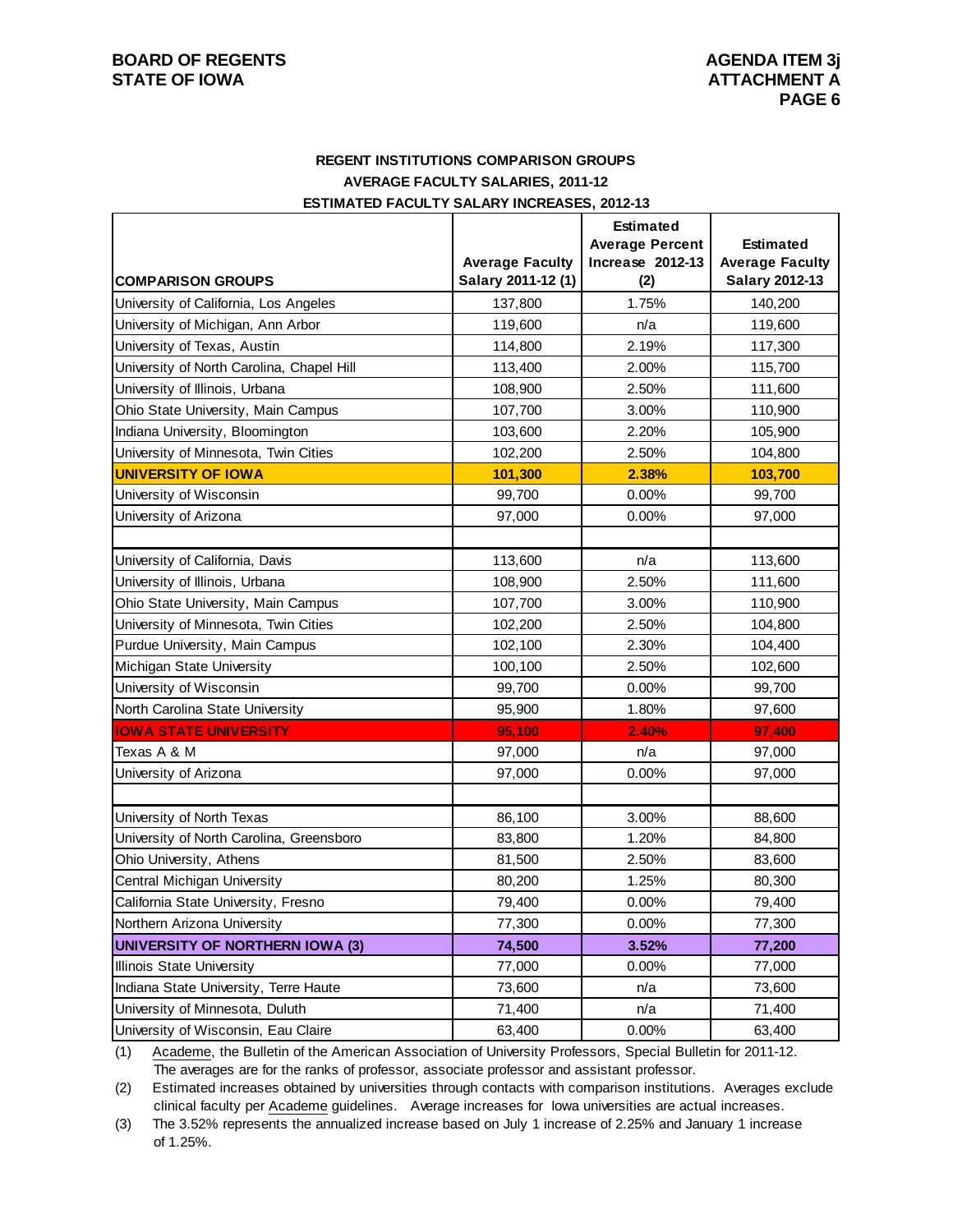## **BOARD OF REGENTS AGENDA ITEM 3j STATE OF IOWA ATTACHMENT B**

## **PAGE 7**

| Average Instructional Faculty Salaries and Relative Standing     |
|------------------------------------------------------------------|
| by Academic Rank, AAU Public and Private Institutions, Fall 2011 |
| (Adjusted to SUI Rank Distribution)                              |

|                                                                    |                    |            |                |                   |            |                            |                            |            |                | Three-Professorial-Ranks |                |                |
|--------------------------------------------------------------------|--------------------|------------|----------------|-------------------|------------|----------------------------|----------------------------|------------|----------------|--------------------------|----------------|----------------|
|                                                                    |                    | Professor  |                |                   |            | <b>Associate Professor</b> | <b>Assistant Professor</b> |            |                |                          | Combined       |                |
|                                                                    | Average            |            | Salary         | Average           |            | Salary                     | Average                    |            | Salary         | Average                  |                | Salary         |
| Institution<br>Stanford                                            | Salary<br>195,443  | N<br>493   | Ranking<br>4   | Salary<br>131,213 | N<br>387   | Ranking<br>1               | Salary<br>109,800          | N<br>309   | Ranking<br>2   | Salary<br>152,280        | N<br>1,189     | Ranking<br>1   |
| Harvard                                                            | 198,369            | 493        | 1              | 120,905           | 387        | 4                          | 109,760                    | 309        | 3              | 150,128                  | 1,189          | $\overline{2}$ |
| Columbia                                                           | 197,804            | 493        | 3              | 125,045           | 387        | 2                          | 98,959                     | 309        | 8              | 148,434                  | 1,189          | 3              |
| Chicago, Univ of                                                   | 198,227            | 493        | $\overline{2}$ | 114,231           | 387        | 8                          | 102,345                    | 309        | 5              | 145,970                  | 1,189          | 4              |
| Princeton                                                          | 193,760            | 493        | 5              | 123,699           | 387        | 3                          | 94,154                     | 309        | 13             | 145,070                  | 1,189          | 5              |
| Penn                                                               | 181,600            | 493        | 7              | 117,785           | 387        | 6                          | 112,320                    | 309        | 1              | 142,824                  | 1,189          | 6              |
| MIT                                                                | 171,847            | 493        | 12             | 120,295           | 387        | 5                          | 102,784                    | 309        | $\overline{4}$ | 137,119                  | 1,189          | 7              |
| <b>NYU</b>                                                         | 182,372            | 493        | 6              | 106,075           | 387        | 13                         | 99,711                     | 309        | $\overline{7}$ | 136,056                  | 1,189          | 8              |
| Duke                                                               | 175,306            | 493        | 9              | 114,470           | 387        | 7                          | 96,031                     | 309        | 12             | 134,903                  | 1,189          | 9              |
| Yale                                                               | 180,431            | 493        | 8              | 108,554           | 387        | 11                         | 89,679                     | 309        | 18             | 133,451                  | 1,189          | 10             |
| Northwestern                                                       | 172,111            | 493        | 11             | 110,220           | 387        | 9                          | 98,935                     | 309        | 9              | 132,949                  | 1,189          | 11             |
| Wash. Univ - St Louis                                              | 172,357            | 493        | 10             | 100,157           | 387        | 19                         | 96,795                     | 309        | 10             | 129,220                  | 1,189          | 12             |
| Cornell University - Endowed College                               | 157,837            | 493        | 17             | 109,349           | 387        | 10                         | 96,455                     | 309        | 11             | 126,103                  | 1,189          | 13             |
| <b>UCLA</b>                                                        | 162,418            | 493        | 13             | 107,097           | 387        | 12                         | 87,112                     | 309        | 19             | 124,841                  | 1,189          | 14             |
| Southern Cal                                                       | 155,916            | 493        | 19             | 105,300           | 387        | 15                         | 93,318                     | 309        | 16             | 123,173                  | 1,189          | 15             |
| Rice                                                               | 159,545            | 493        | 14             | 105,959           | 387        | 14                         | 86,589                     | 309        | 22             | 123,144                  | 1,189          | 16             |
| <b>UC Berkeley</b>                                                 | 153,672            | 493        | 20             | 104,469           | 387        | 16                         | 92,229                     | 309        | 17             | 121,690                  | 1,189          | 17             |
| Emory                                                              | 157,974            | 493        | 16             | 101,626           | 387        | 18                         | 86,526                     | 309        | 23             | 121,065                  | 1,189          | 18             |
| <b>Brown</b>                                                       | 156,745            | 493        | 18             | 99,261            | 387        | 21                         | 82,349                     | 309        | 29             | 118,701                  | 1,189          | 19             |
| Vanderbilt                                                         | 158,343            | 493<br>493 | 15<br>24       | 98,646            | 387<br>387 | 23<br>17                   | 76,515<br>93,406           | 309<br>309 | 45<br>15       | 117,647<br>117,573       | 1,189          | 20<br>21       |
| Cornell University - NY State Statutory College<br>Carnegie-Mellon | 143,630<br>141,981 | 493        | 25             | 103,674<br>98,877 | 387        | 22                         | 101,132                    | 309        | 6              | 117,335                  | 1,189<br>1,189 | 22             |
| Michigan                                                           | 148,778            | 493        | 21             | 98,206            | 387        | 24                         | 85,805                     | 309        | 24             | 115,952                  | 1,189          | 23             |
| Georgia Tech                                                       | 141,339            | 493        | 27             | 94,561            | 387        | 30                         | 86,812                     | 309        | 21             | 111,943                  | 1,189          | 24             |
| Rutgers                                                            | 143,744            | 493        | 23             | 97,639            | 387        | 25                         | 78,017                     | 309        | 41             | 111,656                  | 1,189          | 25             |
| <b>North Carolina</b>                                              | 143,982            | 493        | 22             | 94,612            | 387        | 29                         | 80,470                     | 309        | 32             | 111,407                  | 1,189          | 26             |
| Rochester                                                          | 133,813            | 493        | 38             | 97,196            | 387        | 26                         | 93,457                     | 309        | 14             | 111,407                  | 1,189          | 27             |
| <b>SUNY-Stony Brook</b>                                            | 140,480            | 493        | 29             | 99,514            | 387        | 20                         | 78,090                     | 309        | 40             | 110,932                  | 1,189          | 28             |
| Virginia                                                           | 141,629            | 493        | 26             | 94,986            | 387        | 28                         | 80,270                     | 309        | 33             | 110,501                  | 1,189          | 29             |
| UC San Diego                                                       | 140,271            | 493        | 30             | 90,880            | 387        | 32                         | 86,975                     | 309        | 20             | 110,344                  | 1,189          | 30             |
| Maryland                                                           | 136,322            | 493        | 34             | 95,723            | 387        | 27                         | 83,877                     | 309        | 27             | 109,478                  | 1,189          | 31             |
| <b>Texas</b>                                                       | 140,726            | 493        | 28             | 89,901            | 387        | 36                         | 83,899                     | 309        | 26             | 109,415                  | 1,189          | 32             |
| <b>UC</b> Irvine                                                   | 136,957            | 493        | 33             | 89,650            | 387        | 37                         | 80,586                     | 309        | 31             | 106,909                  | 1,189          | 33             |
| <b>Illinois</b>                                                    | 137,199            | 493        | 32             | 86,547            | 387        | 46                         | 83,608                     | 309        | 28             | 106,785                  | 1,189          | 34             |
| SUNY-Buffalo                                                       | 135,400            | 493        | 35             | 93,118            | 387        | 31                         | 77,393                     | 309        | 43             | 106,563                  | 1,189          | 35             |
| <b>Ohio State</b>                                                  | 134,226            | 493        | 37             | 89,276            | 387        | 39                         | 81,461                     | 309        | 30             | 105,883                  | 1,189          | 36             |
| UC Santa Barbara                                                   | 138,607            | 493        | 31             | 85,342            | 387        | 51                         | 78,454                     | 309        | 39             | 105,637                  | 1,189          | 37             |
| <b>Brandeis</b>                                                    | 130,048            | 493        | 41             | 90,510            | 387        | 33                         | 84,361                     | 309        | 25             | 105,306                  | 1,189          | 38             |
| Pittsburgh                                                         | 134,815            | 493        | 36             | 89,957            | 387        | 35                         | 74,957                     | 309        | 49             | 104,658                  | 1,189          | 39             |
| Penn State<br>Case Western                                         | 132,061            | 493<br>493 | 39<br>40       | 89,163<br>85,764  | 387<br>387 | 41<br>49                   | 76,114<br>79,184           | 309<br>309 | 46<br>36       | 103,558<br>102,878       | 1,189          | 40<br>41       |
| <b>UC Davis</b>                                                    | 131,163<br>126,618 | 493        | 45             | 89,404            | 387        | 38                         | 79,859                     | 309        | 34             | 102,353                  | 1,189<br>1,189 | 42             |
| Indiana                                                            | 128,390            | 493        | 44             | 87,045            | 387        | 45                         | 77,376                     | 309        | 44             | 101,675                  | 1,189          | 43             |
| Colorado                                                           | 125,511            | 493        | 47             | 90,256            | 387        | 34                         | 77,493                     | 309        | 42             | 101,557                  | 1,189          | 44             |
|                                                                    | 130,025            | 493        | 42             | 86,372            | 387        | 47                         | 74,081                     | 309        | 50             | 101,277                  | 1,189          | 45             |
| <b>Iowa</b><br>Purdue                                              | 125,093            | 493        | 48             | 87,113            | 387        | 44                         | \$79,074                   | 309        | 38             | \$100,771                | 1,189          | 46             |
| <b>Minnesota</b>                                                   | 125,708            | 493        | 46             | 86,010            | 387        | 48                         | 79,146                     | 309        | 37             | 100,686                  | 1,189          | 47             |
| Michigan State                                                     | 128,561            | 493        | 43             | 89,242            | 387        | 40                         | 69,494                     | 309        | 56             | 100,413                  | 1,189          | 48             |
| Washington                                                         | 122,689            | 493        | 49             | 88,286            | 387        | 42                         | 79,339                     | 309        | 35             | 100,225                  | 1,189          | 49             |
| Texas A&M                                                          | 120.010            | 493        | 51             | 83,076            | 387        | 53                         | 72,795                     | 309        | 53             | 95,718                   | 1,189          | 50             |
| <b>Wisconsin</b>                                                   | 114,690            | 493        | 57             | 87,373            | 387        | 43                         | 75,860                     | 309        | 47             | 95,707                   | 1,189          | 51             |
| Syracuse                                                           | 117,614            | 493        | 53             | 85,427            | 387        | 50                         | 73,409                     | 309        | 52             | 95,650                   | 1,189          | 52             |
| <b>lowa State</b>                                                  | 115,933            | 493        | 55             | 83,460            | 387        | 52                         | 75,117                     | 309        | 48             | 94,756                   | 1,189          | 53             |
| Arizona                                                            | 119,892            | 493        | 52             | 81,845            | 387        | 54                         | 70,771                     | 309        | 55             | 94,743                   | 1,189          | 54             |
| Florida                                                            | 121,749            | 493        | 50             | 80,097            | 387        | 55                         | 68,943                     | 309        | 58             | 94,469                   | 1,189          | 55             |
| Kansas                                                             | 116,140            | 493        | 54             | 78,753            | 387        | 57                         | 69,249                     | 309        | 57             | 91,785                   | 1,189          | 56             |
| Oregon                                                             | 112,252            | 493        | 59             | 79,616            | 387        | 56                         | 74,032                     | 309        | 51             | 91,697                   | 1,189          | 57             |
| Nebraska                                                           | 114,791            | 493        | 56             | 77,638            | 387        | 58                         | 71,615                     | 309        | 54             | 91,478                   | 1,189          | 58             |
| Missouri                                                           | 113,892            | 493        | 58             | 75,936            | 387        | 59                         | 61,737                     | 309        | 59             | 87,984                   | 1,189          | 59             |
| Mean                                                               |                    | \$145,234  |                |                   | \$96,549   |                            |                            | \$84,578   |                |                          | \$113,624      |                |
|                                                                    |                    |            |                |                   |            |                            |                            |            |                |                          |                |                |

noteː Salaries of facultyon 12-month contracts are adjusted to an academic year basis using a 9/11ths (.818) factor.<br>source: Annual AAUP Faculty Salary Survey for fulltime instructional faculty as exchanged via the AAU Dat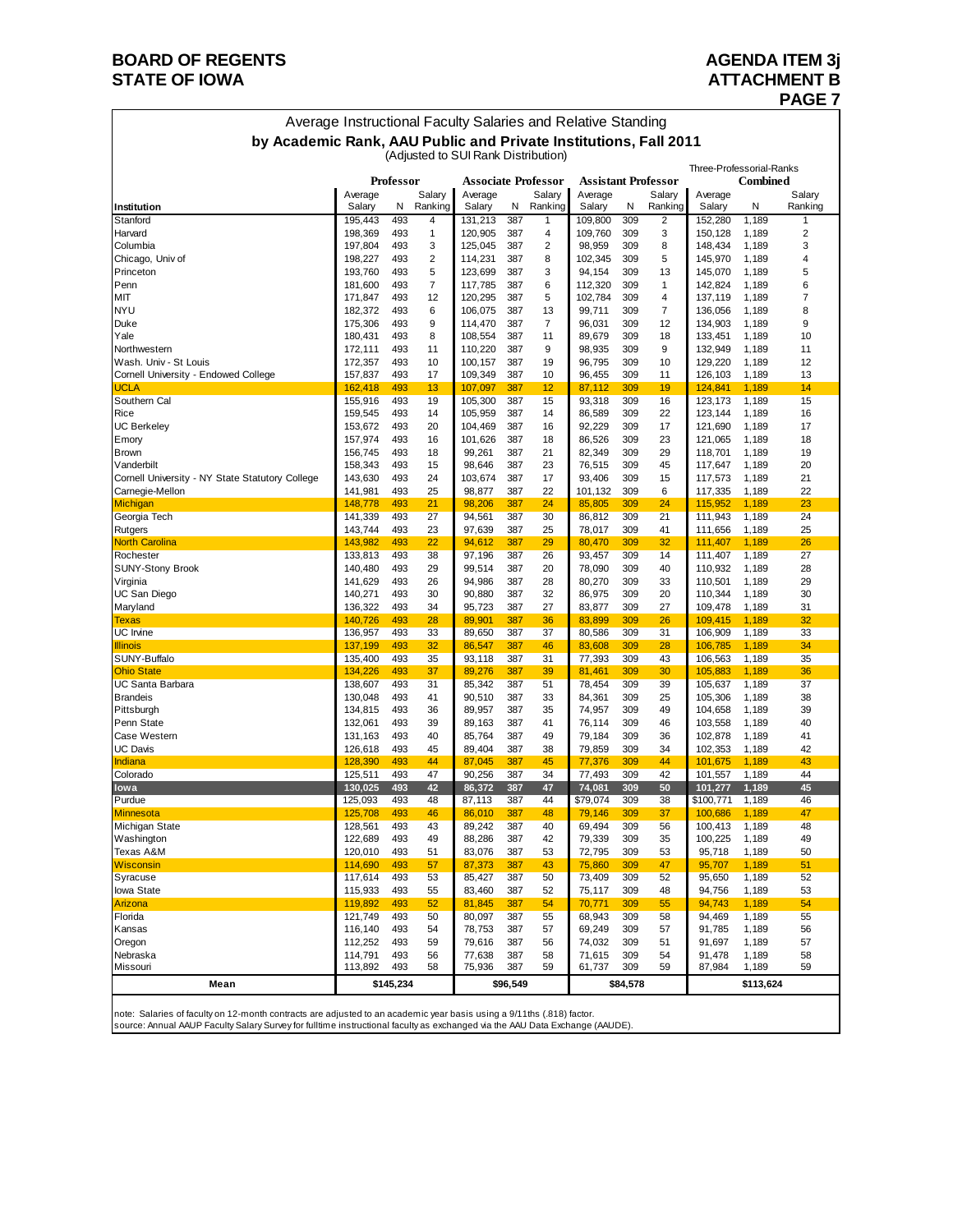## **BOARD OF REGENTS AGENDA ITEM 3j** STATE OF IOWA **ATTACHMENT C**

|                                       |                    |            |                    |                            | <b>Average Instructional Faculty Salaries and Relative Standing</b> |            |                    |                                             |                |
|---------------------------------------|--------------------|------------|--------------------|----------------------------|---------------------------------------------------------------------|------------|--------------------|---------------------------------------------|----------------|
| <b>AAUDE salaries, 2011</b>           |                    |            |                    |                            | by Academic Rank, AAU Public and Private Institutions, Fall 2011    |            |                    |                                             |                |
|                                       | Professor          |            |                    | <b>Associate Professor</b> | <b>Assistant Professor</b>                                          |            |                    | <b>Three-Professorial-Ranks</b><br>Combined |                |
|                                       | Average            |            | Average            |                            | Average                                                             |            | Average            |                                             | Salary         |
| Institution                           | Salary             | Ν          | Salary             | Ν                          | Salary                                                              | Ν          | Salary             | Ν                                           | Ranking        |
| Stanford                              | 195,443            | 507        | 131,213            | 391                        | 109,800                                                             | 301        | 152,997            | 1,199                                       | 1              |
| Harvard                               | 198,369            | 507        | 120.905            | 391                        | 109.760                                                             | 301        | 150,863            | 1,199                                       | $\overline{2}$ |
| Columbia                              | 197,804            | 507        | 125,045            | 391                        | 98,959                                                              | 301        | 149,263            | 1,199                                       | 3              |
| Chicago                               | 198,227            | 507        | 114,231            | 391                        | 102,345                                                             | 301        | 146,765            | 1,199                                       | 4              |
| Princeton                             | 193,760            | 507        | 123,699            | 391                        | 94,154                                                              | 301        | 145,907            | 1,199                                       | 5              |
| Penn<br>Cal Tech                      | 181,600<br>172,800 | 507<br>507 | 117,785<br>121,300 | 391<br>391                 | 112,320<br>111,300                                                  | 301<br>301 | 143,397<br>140,566 | 1,199<br>1,199                              | 6<br>7         |
| MIT                                   | 171,847            | 507        | 120,295            | 391                        | 102,784                                                             | 301        | 137,698            | 1,199                                       | 8              |
| New York Univ.                        | 182,372            | 507        | 106,075            | 391                        | 99,711                                                              | 301        | 136,740            | 1,199                                       | 9              |
| Duke                                  | 175,306            | 507        | 114,470            | 391                        | 96,031                                                              | 301        | 135,566            | 1,199                                       | 10             |
| Yale *                                | 180,431            | 507        | 108,554            | 391                        | 89,679                                                              | 301        | 134,209            | 1,199                                       | 11             |
| Northwestern                          | 172, 111           | 507        | 110,220            | 391                        | 98,935                                                              | 301        | 133,558            | 1,199                                       | 12             |
| Wash Univ - St. Louis                 | 172,357            | 507        | 100,157            | 391                        | 96,795                                                              | 301        | 129,843            | 1,199                                       | 13             |
| Cornell - Endowed                     | 161,804            | 507        | 113,017            | 391                        | 96,961                                                              | 301        | 129,616            | 1,199                                       | 14             |
| Cal - Los Angeles                     | 162,594            | 507        | 107,356            | 391                        | 87,432                                                              | 301        | 125,712            | 1,199                                       | 15             |
| Rice                                  | 159,545            | 507        | 105,959            | 391                        | 86,589                                                              | 301        | 123,755            | 1,199                                       | 16             |
| Southern Cal                          | 155,916            | 507        | 105,300            | 391                        | 93,318                                                              | 301        | 123,695            | 1,199                                       | 17             |
| Cal - Berkelev<br>Emory               | 154,039<br>157,974 | 507<br>507 | 104,550<br>101,626 | 391<br>391                 | 92,251<br>86,526                                                    | 301<br>301 | 122,389<br>121,662 | 1,199<br>1,199                              | 18<br>19       |
| <b>Brown</b>                          | 156,745            | 507        | 99,261             | 391                        | 82,349                                                              | 301        | 119,323            | 1,199                                       | 20             |
| Vanderbilt                            | 158,343            | 507        | 98,646             | 391                        | 76,515                                                              | 301        | 118,333            | 1,199                                       | 21             |
| Cornell - Contract (publ)             | 143,630            | 507        | 103,674            | 391                        | 93,406                                                              | 301        | 117,992            | 1,199                                       | 22             |
| Carnegie Mellon *                     | 141,981            | 507        | 98,877             | 391                        | 101,132                                                             | 301        | 117,670            | 1,199                                       | 23             |
| Michigan                              | 148,778            | 507        | 98,206             | 391                        | 85,805                                                              | 301        | 116,477            | 1,199                                       | 24             |
| Rutgers                               | 144,978            | 507        | 98,396             | 391                        | 78,639                                                              | 301        | 113,133            | 1,199                                       | 25             |
| Georgia Tech                          | 141,339            | 507        | 94,561             | 391                        | 86,812                                                              | 301        | 112,396            | 1,199                                       | 26             |
| North Carolina                        | 143,982            | 507        | 94,612             | 391                        | 80,470                                                              | 301        | 111,938            | 1,199                                       | 27             |
| Rochester                             | 133,813            | 507        | 97,196             | 391                        | 93,457                                                              | 301        | 111,741            | 1,199                                       | 28             |
| SUNY - Stony Brook *<br>Virginia      | 140,480<br>141,629 | 507<br>507 | 99,514<br>94,986   | 391<br>391                 | 78,090<br>80,270                                                    | 301<br>301 | 111,458<br>111,015 | 1,199<br>1,199                              | 29<br>30       |
| Cal - San Diego                       | 140,739            | 507        | 90,910             | 391                        | 87,014                                                              | 301        | 111,002            | 1,199                                       | 31             |
| Maryland                              | 136,322            | 507        | 95,723             | 391                        | 83,877                                                              | 301        | 109,917            | 1,199                                       | 32             |
| Texas                                 | 140,726            | 507        | 89,901             | 391                        | 83,899                                                              | 301        | 109,886            | 1,199                                       | 33             |
| Cal - Irvine                          | 137,033            | 507        | 89,829             | 391                        | 80,683                                                              | 301        | 107,493            | 1,199                                       | 34             |
| <b>Illinois</b>                       | 137,199            | 507        | 86,547             | 391                        | 83,608                                                              | 301        | 107,228            | 1,199                                       | 35             |
| SUNY - Buffalo                        | 135,400            | 507        | 93,118             | 391                        | 77,393                                                              | 301        | 107,049            | 1,199                                       | 36             |
| <b>Ohio State</b>                     | 134,226            | 507        | 89,276             | 391                        | 81,461                                                              | 301        | 106,321            | 1,199                                       | 37             |
| Cal - Santa Barbara                   | 138,615            | 507        | 85,361             | 391                        | 78,454                                                              | 301        | 106,146            | 1,199                                       | 38             |
| <b>Brandeis</b><br>Tulane             | 130,048            | 507<br>507 | 90,510             | 391<br>391                 | 84,361                                                              | 301<br>301 | 105,685            | 1,199                                       | 39<br>40       |
| Pittsburgh                            | 140,200<br>134,814 | 507        | 86,600<br>89,957   | 391                        | 71,500<br>74,957                                                    | 301        | 105,474<br>105,159 | 1,199<br>1,199                              | 41             |
| Cal - Davis                           | 129,373            | 507        | 90,628             | 391                        | 81,346                                                              | 301        | 104,681            | 1,199                                       | 42             |
| Penn State                            | 132,061            | 507        | 89,163             | 391                        | 76,114                                                              | 301        | 104,027            | 1,199                                       | 43             |
| Case                                  | 131,163            | 507        | 85,764             | 391                        | 79,184                                                              | 301        | 103,309            | 1,199                                       | 44             |
| Indiana                               | 128,390            | 507        | 87,045             | 391                        | 77,376                                                              | 301        | 102,101            | 1,199                                       | 45             |
| Colorado                              | 125,511            | 507        | 90,256             | 391                        | 77,493                                                              | 301        | 101,960            | 1,199                                       | 46             |
| lowa                                  | 130,025            | 507        | 86,372             | 391                        | 74,081                                                              | 301        | 101,745            | 1,199                                       | 47             |
| <b>Purdue</b>                         | 125,093            | 507        | 87,113             | 391                        | 79,074                                                              | 301        | 101,155            | 1,199                                       | 48             |
| <b>Minnesota</b>                      | 125,708            | 507        | 86,010             | 391                        | 79,146                                                              | 301        | 101,073            | 1,199                                       | 49             |
| <b>Michigan State</b><br>Washington * | 128,561<br>122,689 | 507<br>507 | 89,242<br>88,286   | 391<br>391                 | 69,494<br>79,339                                                    | 301<br>301 | 100,911<br>100,587 | 1,199<br>1,199                              | 50<br>51       |
| <b>Texas A&amp;M</b>                  | 120,010            | 507        | 83,076             | 391                        | 72,795                                                              | 301        | 96,113             | 1,199                                       | 52             |
| <b>Wisconsin</b>                      | 114,690            | 507        | 87,373             | 391                        | 75,860                                                              | 301        | 96,034             | 1,199                                       | 53             |
| Syracuse                              | 117,614            | 507        | 85,427             | 391                        | 73,409                                                              | 301        | 96,020             | 1,199                                       | 54             |
| Arizona                               | \$119,892          | 507        | \$81,845           | 391                        | \$70,771                                                            | 301        | \$95,153           | 1,199                                       | 55             |
| <b>Iowa State</b>                     | 115,933            | 507        | 83,460             | 391                        | 75,117                                                              | 301        | 95,097             | 1,199                                       | 56             |
| Florida                               | 121,749            | 507        | 80,097             | 391                        | 68,943                                                              | 301        | 94,910             | 1,199                                       | 57             |
| Kansas                                | 116,140            | 507        | 78,753             | 391                        | 69,249                                                              | 301        | 92,176             | 1,199                                       | 58             |
| Oregon                                | 112,252            | 507        | 79,616             | 391                        | 74,032                                                              | 301        | 92,014             | 1,199                                       | 59             |
| Nebraska                              | 114,791            | 507        | 77,638             | 391                        | 71,615                                                              | 301        | 91,836             | 1,199                                       | 60             |
| Missouri<br>Johns Hopkins *           | 113,892            | 507        | 75,936             | 391                        | 61,737                                                              | 301        | 88,421             | 1,199                                       | 61             |
| North Carolina State**                | 116,800            | 507        | 83,700             | 391                        | 70,900                                                              | 301        | 94,483             | 1,199                                       |                |
| institutions included, $n = 61$       |                    |            |                    |                            |                                                                     |            |                    |                                             |                |
| Mean                                  | \$146,283          |            | \$97,243           |                            | \$85,237                                                            |            | \$114,966          |                                             |                |
|                                       |                    |            |                    |                            |                                                                     |            |                    |                                             |                |
|                                       | tot # fac          | 30,927     |                    | 23,851                     |                                                                     | 18,361     |                    | 73,139                                      | $=$ tot # fac  |

Note: Salaries of faculty on 12-month contracts are adjusted to an academic year basis using a 9/11 factor, unless specified otherwise by the reporting institution.

\* Institutions did not submit to AAUDE, data from the Chronicle, as available. \*\* NC State is not an AAUDE member.

Source: Annual AAUP Faculty Salary Surveys as exchanged via the AAU Data Exchange (AAUDE).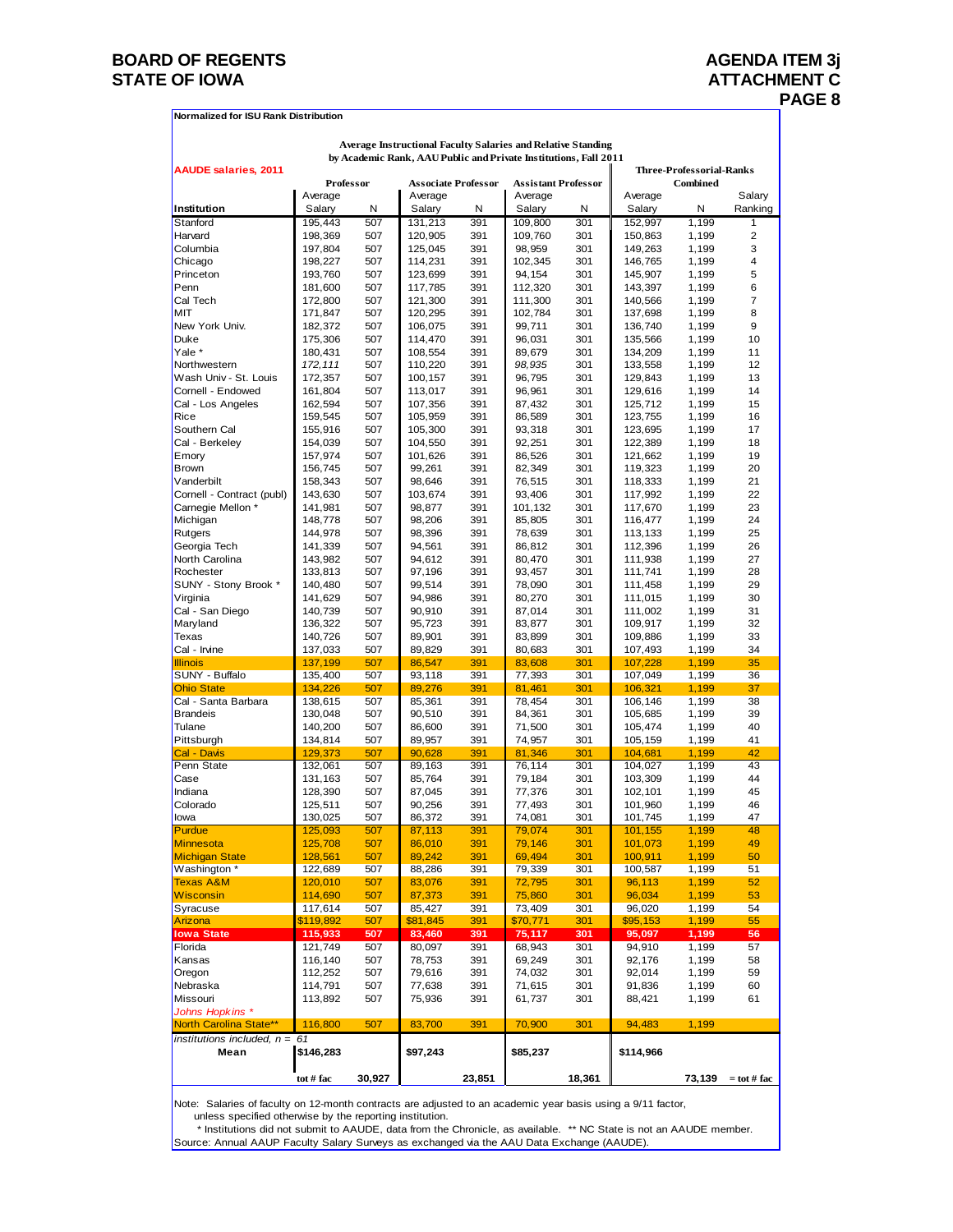## **BOARD OF REGENTS AGENDA ITEM 3j STATE OF IOWA ATTACHMENT D**

# **PAGE 9**

|  |  |  | Average Faculty Salaries by Academic Rank, FY 2012 |  |
|--|--|--|----------------------------------------------------|--|
|--|--|--|----------------------------------------------------|--|

|                                         |         |     | (Peer institutions as listed by Education Trust*) |         |            |                            |         |     |                            |         |            |         |
|-----------------------------------------|---------|-----|---------------------------------------------------|---------|------------|----------------------------|---------|-----|----------------------------|---------|------------|---------|
|                                         |         |     | Peers Adjusted to UNI Rank Distribution           |         |            |                            |         |     |                            |         |            |         |
|                                         |         |     | <b>Three Ranks Combined</b>                       |         |            | <b>Assistant Professor</b> |         |     | <b>Associate Professor</b> |         | Professor  |         |
|                                         | Average | UNI | Salary                                            | Average | <b>UNI</b> | Salarv                     | Average | UNI | Salarv                     | Average | <b>UNI</b> | Salary  |
| <b>University</b>                       | Salary  | Ν   | Ranking                                           | Salary  | N          | Ranking                    | Salary  | N   | Ranking                    | Salary  | N          | Ranking |
| University of California - Riverside    | 96,367  | 498 | 1                                                 | 75,500  | 122        | 1                          | 82,900  | 201 | 4                          | 130,700 | 175        | 1       |
| University of Alabama                   | 95,567  | 498 | $\overline{2}$                                    | 67,500  | 122        | 4                          | 89,300  | 201 | 1                          | 129,900 | 175        | 2       |
| University of North Carolina-Charlotte  | 87,300  | 498 | 3                                                 | 69,900  | 122        | 2                          | 79,400  | 201 | 9                          | 112,600 | 175        | 3       |
| West Chester University of Pennsylvania | 85,100  | 498 | 4                                                 | 67,500  | 122        | 5                          | 83,900  | 201 | $\overline{2}$             | 103,900 | 175        | 10      |
| <b>University of North Texas</b>        | 84,667  | 498 | 5                                                 | 65,900  | 122        | 10                         | 80,200  | 201 | $\overline{7}$             | 107,900 | 175        | 6       |
| University of Mississippi-Main          | 84,567  | 498 | 6                                                 | 66,200  | 122        | 9                          | 78,700  | 201 | 10                         | 108,800 | 175        | 4       |
| West Virginia University                | 83,833  | 498 | $\overline{7}$                                    | 64,400  | 122        | 14                         | 79,700  | 201 | 8                          | 107,400 | 175        | 7       |
| Bloomsburg University of Pennsylvania   | 83,700  | 498 | 8                                                 | 64,500  | 122        | 13                         | 82,100  | 201 | 5                          | 104,500 | 175        | 9       |
| Indiana University of Pennsylvania-Main | 83,467  | 498 | 9                                                 | 63,400  | 122        | 17                         | 83,200  | 201 | 3                          | 103,800 | 175        | 11      |
| Kent State University-Main              | 82,800  | 498 | 10                                                | 67,300  | 122        | 6                          | 76,600  | 201 | 11                         | 104,500 | 175        | 8       |
| University of North Carolina-Greensboro | 82,467  | 498 | 11                                                | 63,100  | 122        | 19                         | 75,500  | 201 | 14                         | 108,800 | 175        | 5       |
| Kutztown University of Pennsylvania     | 81,733  | 498 | 12                                                | 60,800  | 122        | 27                         | 81,700  | 201 | 6                          | 102,700 | 175        | 13      |
| <b>Ohio University</b>                  | 81,400  | 498 | 13                                                | 65,000  | 122        | 12                         | 76,100  | 201 | 12                         | 103,100 | 175        | 12      |
| North Dakota State University-Main      | 81,233  | 498 | 14                                                | 68,000  | 122        | 3                          | 75,600  | 201 | 13                         | 100,100 | 175        | 14      |
| <b>East Carolina University</b>         | 79,067  | 498 | 15                                                | 66,700  | 122        | 8                          | 74,800  | 201 | 17                         | 95,700  | 175        | 19      |
| Oakland University                      | 78,967  | 498 | 16                                                | 63,700  | 122        | 16                         | 73,900  | 201 | 19                         | 99,300  | 175        | 15      |
| <b>Central Michigan University</b>      | 78,800  | 498 | 17                                                | 62,700  | 122        | 21                         | 75,400  | 201 | 15                         | 98,300  | 175        | 16      |
| Northern Illinois University            | 77,967  | 498 | 18                                                | 65,900  | 122        | 11                         | 73,100  | 201 | 21                         | 94,900  | 175        | 20      |
| Mississippi State University            | 77,367  | 498 | 19                                                | 63,300  | 122        | 18                         | 72,800  | 201 | 22                         | 96,000  | 175        | 18      |
| <b>Illinois State University</b>        | 76,533  | 498 | 20                                                | 67,100  | 122        | $\overline{7}$             | 69,800  | 201 | 32                         | 92,700  | 175        | 25      |
| Eastern Illinois University             | 76,100  | 498 | 21                                                | 63,000  | 122        | 20                         | 73,700  | 201 | 20                         | 91,600  | 175        | 28      |
| California State University - Fresno    | 76,033  | 498 | 22                                                | 62,100  | 122        | 24                         | 71,300  | 201 | 29                         | 94,700  | 175        | 21      |
| <b>Grand Valley State University</b>    | 75,533  | 498 | 23                                                | 62,200  | 122        | 22                         | 72,100  | 201 | 25                         | 92,300  | 175        | 27      |
| University of Nebraska-Omaha            | 75,367  | 498 | 24                                                | 64,200  | 122        | 15                         | 74,900  | 201 | 16                         | 87,000  | 175        | 34      |
| University of North Carolina-Wilmington | 75,067  | 498 | 25                                                | 59,300  | 122        | 32                         | 72,300  | 201 | 23                         | 93,600  | 175        | 22      |
| <b>Northern Arizona University</b>      | 75,033  | 498 | 26                                                | 58,900  | 122        | 35                         | 69,300  | 201 | 33                         | 96,900  | 175        | 17      |
| Florida A & M University                | 74,933  | 498 | 27                                                | 60,100  | 122        | 29                         | 74,600  | 201 | 18                         | 90,100  | 175        | 31      |
| Western Illinois University             | 74,667  | 498 | 28                                                | 59,300  | 122        | 33                         | 72,200  | 201 | 24                         | 92,500  | 175        | 26      |
| University of Minnesota-Duluth          | 74,667  | 498 | 29                                                | 58,300  | 122        | 38                         | 72,100  | 201 | 26                         | 93,600  | 175        | 23      |
| SUNY College At Oswego                  | 73,567  | 498 | 30                                                | 57,700  | 122        | 39                         | 72,100  | 201 | 27                         | 90,900  | 175        | 29      |
| Bow ling Green State University-Main    | 73,533  | 498 | 31                                                | 57,000  | 122        | 40                         | 70,200  | 201 | 30                         | 93,400  | 175        | 24      |
| Appalachian State University            | 73,333  | 498 | 32                                                | 60,500  | 122        | 28                         | 70,200  | 201 | 31                         | 89,300  | 175        | 32      |
| <b>University of Northern lowa</b>      | 73,167  | 498 | 33                                                | 59,400  | 122        | 31                         | 71,400  | 201 | 28                         | 88,700  | 175        | 33      |
| <b>Indiana State University</b>         | 73.167  | 498 | 34                                                | 61,100  | 122        | 26                         | 67,600  | 201 | 34                         | 90,800  | 175        | 30      |
| Saint Cloud State University            | 70,900  | 498 | 35                                                | 62,000  | 122        | 25                         | 67,600  | 201 | 35                         | 83,100  | 175        | 39      |
| Montana State University-Bozeman        | 69,767  | 498 | 36                                                | 59,500  | 122        | 30                         | 64,900  | 201 | 43                         | 84,900  | 175        | 36      |
| Georgia Southern University             | 69,000  | 498 | 37                                                | 58,900  | 122        | 36                         | 67,300  | 201 | 36                         | 80,800  | 175        | 42      |
| <b>Ball State University</b>            | 68,967  | 498 | 38                                                | 54,400  | 122        | 48                         | 67,000  | 201 | 37                         | 85,500  | 175        | 35      |
| Murray State University                 | 68,200  | 498 | 39                                                | 54,600  | 122        | 46                         | 65,800  | 201 | 41                         | 84,200  | 175        | 37      |
| South Dakota State University           | 68,167  | 498 | 40                                                | 59,000  | 122        | 34                         | 66,100  | 201 | 38                         | 79,400  | 175        | 44      |
| Winona State University                 | 68,000  | 498 | 41                                                | 56,600  | 122        | 43                         | 63,700  | 201 | 44                         | 83,700  | 175        | 38      |
| Radford University                      | 67,700  | 498 | 42                                                | 58,400  | 122        | 37                         | 65,900  | 201 | 39                         | 78,800  | 175        | 45      |
| Northern Michigan University            | 67,367  | 498 | 43                                                | 54,500  | 122        | 47                         | 65,000  | 201 | 42                         | 82,600  | 175        | 40      |
| University of Wisconsin-Whitew ater     | 67,267  | 498 | 44                                                | 62,200  | 122        | 23                         | 63,700  | 201 | 45                         | 75,900  | 175        | 49      |
| Tennessee Technological University      | 66,800  | 498 | 45                                                | 54,300  | 122        | 49                         | 65,900  | 201 | 40                         | 80,200  | 175        | 43      |
| The University of Montana-Missoula**    | 66,267  | 498 | 46                                                | 56,800  | 122        | 42                         | 63,400  | 201 | 47                         | 78,600  | 175        | 47      |
| University of Central Arkansas          | 66,067  | 498 | 47                                                | 55,800  | 122        | 45                         | 63,600  | 201 | 46                         | 78,800  | 175        | 46      |
| University of West Georgia              | 65,667  | 498 | 48                                                | 53,200  | 122        | 51                         | 61,600  | 201 | 48                         | 82,200  | 175        | 41      |
| University of Wisconsin-Oshkosh         | 64,333  | 498 | 49                                                | 56,900  | 122        | 41                         | 61,600  | 201 | 49                         | 74,500  | 175        | 50      |
| University of Wisconsin-Eau Claire      | 63,600  | 498 | 50                                                | 56,400  | 122        | 44                         | 61,500  | 201 | 50                         | 72,900  | 175        | 51      |
| University of Northern Colorado         | 63,400  | 498 | 51                                                | 51,500  | 122        | 53                         | 60,300  | 201 | 51                         | 78,400  | 175        | 48      |
| University of Wisconsin-Stout           | 61,500  | 498 | 52                                                | 54,300  | 122        | 50                         | 59,400  | 201 | 52                         | 70,800  | 175        | 52      |
| University of Wisconsin-Stevens Point   | 59,567  | 498 | 53                                                | 51,900  | 122        | 52                         | 57,800  | 201 | 53                         | 69,000  | 175        | 53      |
| University of New Hampshire***          |         |     |                                                   |         |            |                            |         |     |                            | 92,364  |            |         |
| Mean                                    | 74,898  |     |                                                   | 60,994  |            |                            | 71,336  |     |                            |         |            |         |

\*Peer institutions from the report titled *A Matter of Degrees: Improving Graduation Rates in Four-Year Colleges and Universities* , Education Trust, May 2004. \*\*University of Montana-Missoula is usually referred to as "U Montana", which was used in this sheet. \*\*\*University of New Hampshire was not in the report. Definition of peer institutions: "Competitive" student selectivity, Masters-degree granting, betw een 5,000 and 14,000 students, and a median SAT score betw een 1,000 and 1,100. Data Source: ACADEME, AAUP, March-April 2011.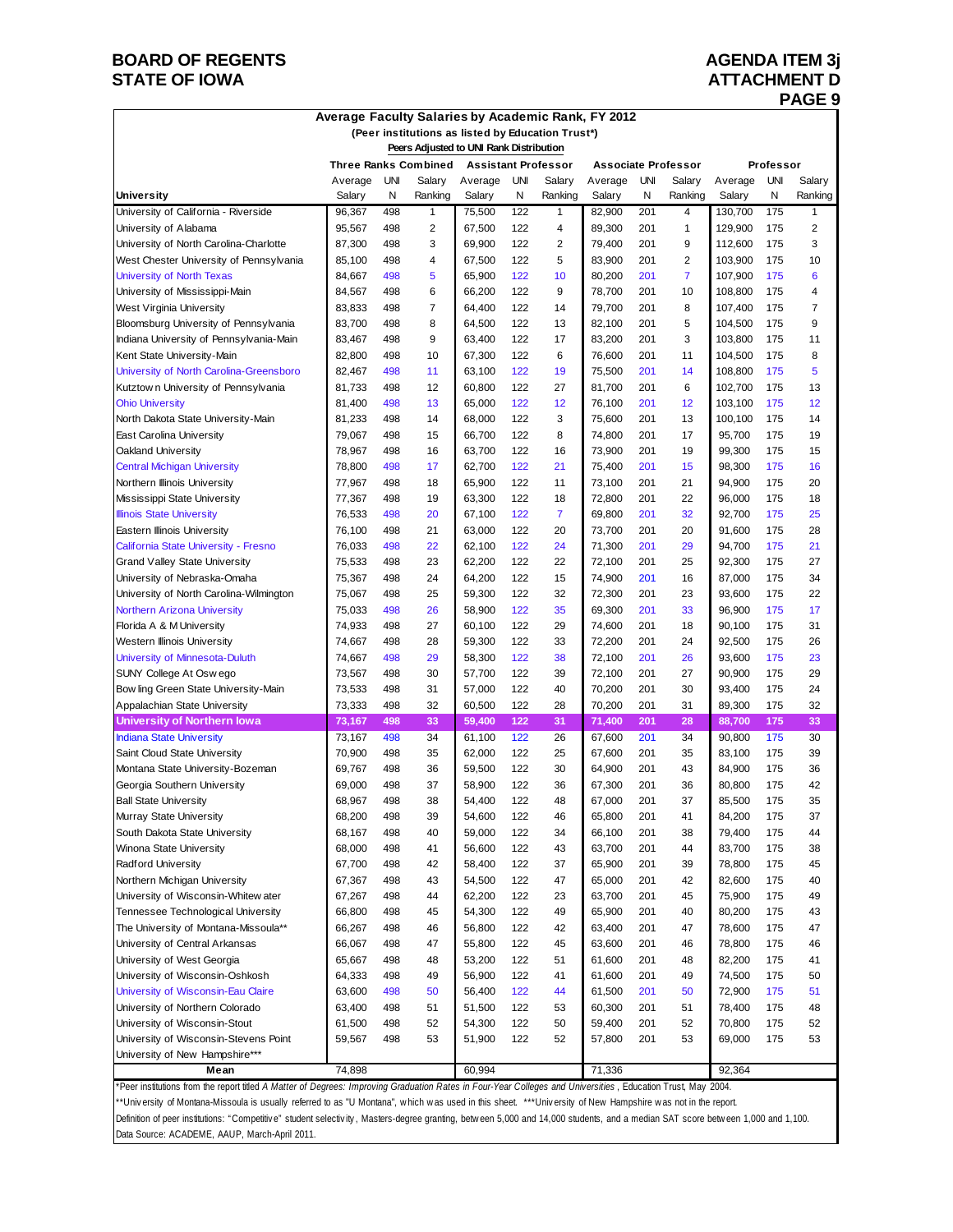



\*Percentiles by rank do not include the College of Dentistry

\*Peer averages are adjusted to Iowa rank distribution, with the exception of the College of Law

Source: Association of American Universities Data Exchange -- AAUDE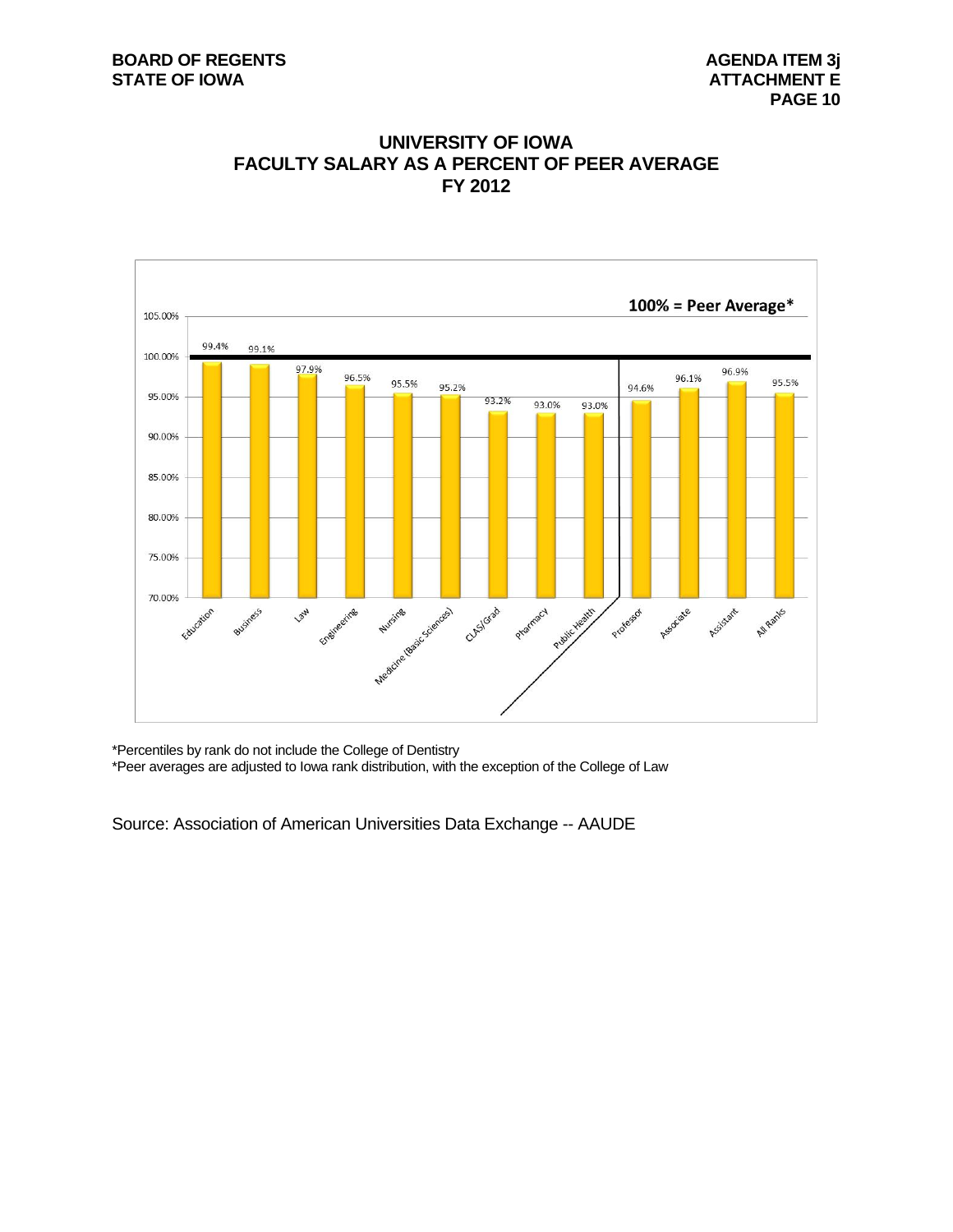

**IOWA STATE UNIVERSITY** Faculty Salaries as a Percent of Peer Average - FY 2012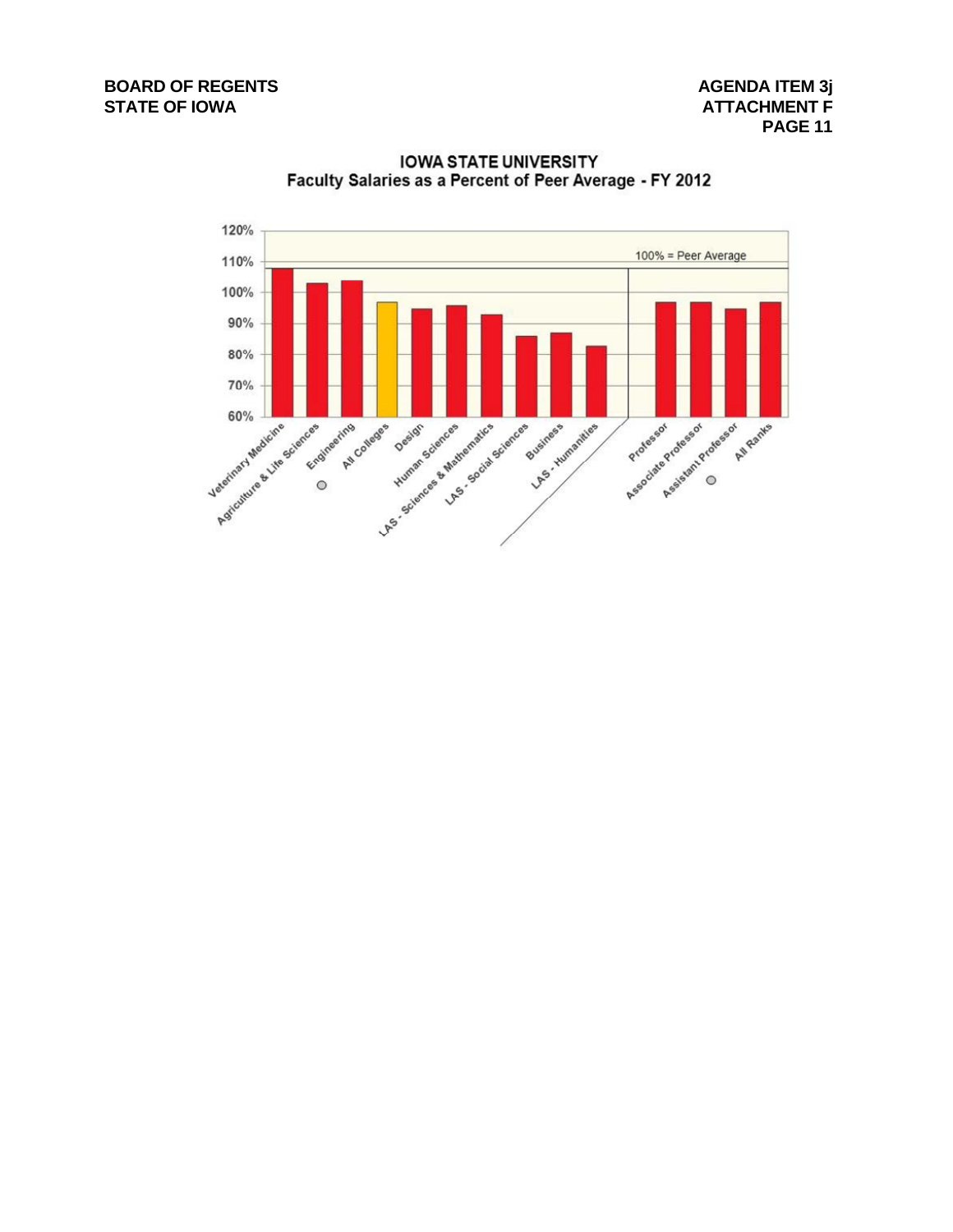| AVERAGE FACULTY SALARY INCREASES IN PEER INSTITUTIONS |                   |          |         |          |          |
|-------------------------------------------------------|-------------------|----------|---------|----------|----------|
|                                                       | FY 2009 - FY 2013 |          |         |          |          |
|                                                       | FY 2009           | FY 2010  | FY 2011 | FY 2012  | FY 2013  |
| <b>SUI PEER GROUP</b>                                 |                   |          |         |          |          |
| Indiana University, Bloomington                       | 4.90%             | 0.00%    | 3.00%   | 1.50%    | 2.20%    |
| Ohio State University, Main Campus                    | 3.50%             | 2.50%    | 2.00%   | 2.00%    | 3.00%    |
| University of Arizona                                 | 0.00%             | 0.00%    | 0.00%   | 0.00%    | 0.00%    |
| University of California, Los Angeles                 | 1.78%             | 1.78%    | 0.00%   | 4.78%    | 1.75%    |
| University of Illinois, Urbana                        | 2.50%             | 0.00%    | 2.50%   | 4.40%    | 2.50%    |
| <b>UNIVERSITY OF IOWA</b>                             | 4.09%             | 0.00%    | 2.50%   | 3.13%    | 2.38%    |
| University of Michigan, Ann Arbor                     | 4.50%             | 2.75%    | n/a     | n/a      | n/a      |
| University of Minnesota, Twin Cities                  | 3.25%             | 0.00%    | 2.00%   | 0.00%    | 2.50%    |
| University of North Carolina - Chapel Hill            | 3.00%             | 0.00%    | 0.00%   | 0.00%    | 2.00%    |
| University of Texas, Austin                           | 4.50%             | 0.00%    | n/a     | 2.60%    | 2.19%    |
| University of Wisconsin, Madison                      | 3.02%             | 0.00%    | 0.00%   | 0.00%    | 0.00%    |
|                                                       |                   |          |         |          |          |
| <b>ISU PEER GROUP</b>                                 |                   |          |         |          |          |
| <b>IOWA STATE UNIVERSITY</b>                          | 5.46%             | 0.00%    | 1.90%   | 2.30%    | 2.40%    |
| Michigan State University                             | 3.00%             | 2.00%    | 0.00%   | 2.00%    | 2.50%    |
| North Carolina State University                       | 3.00%             | 0.00%    | 0.00%   | 0.00%    | 1.80%    |
| Ohio State University, Main Campus                    | 3.50%             | 2.50%    | 2.00%   | 2.00%    | 3.00%    |
| <b>Purdue Univesity, Main Campus</b>                  | 4.00%             | 0.00%    | 0.00%   | 2.00%    | 2.30%    |
| Texas A&M                                             | 3.00%             | 2.00%    | 0.00%   | 0.00%    | n/a      |
| University of Arizona                                 | 0.00%             | 0.00%    | 0.00%   | 0.00%    | 0.00%    |
| University of California, Davis                       | 1.78%             | 1.78%    | 0.00%   | 4.78%    | n/a      |
| University of Illinois, Urbana                        | 2.50%             | 0.00%    | 2.50%   | 4.40%    | 2.50%    |
| University of Minnesota, Twin Cities                  | 3.25%             | 0.00%    | 2.00%   | 0.00%    | 2.50%    |
| University of Wisconsin, Madison                      | 3.02%             | 0.00%    | 0.00%   | 0.00%    | 0.00%    |
|                                                       |                   |          |         |          |          |
| <b>UNI PEER GROUP</b>                                 |                   |          |         |          |          |
| California State University, Fresno                   | n/a               | n/a      | n/a     | n/a      | 0.00%    |
| Central Michigan University                           | n/a               | 3.00%    | 3.00%   | n/a      | 1.25%    |
| <b>Illinois State University</b>                      | 3.00%             | 0.00%    | 2.50%   | 3.00%    | 0.00%    |
| Indiana State University, Terre Haute                 | 3.50%             | n/a      | n/a     | n/a      | n/a      |
| Northern Arizona Univesity                            | $0.00\%$          | $0.00\%$ | n/a     | 3.50%    | $0.00\%$ |
| Ohio University, Athens                               | 3.00%             | 0.00%    | 1.00%   | 3.90%    | 2.50%    |
| University of Minnsota, Duluth                        | 3.00%             | n/a      | n/a     | 2.00%    | n/a      |
| University of North Carolina, Greensboro              | 3.70%             | n/a      | n/a     | 0.00%    | 1.20%    |
| University of North Texas                             | 4.00%             | 2.00%    | 0.00%   | 0.00%    | 3.00%    |
| UNIVERSITY OF NORTHERN IOWA                           | 4.00%             | 0.00%    | 3.00%   | 2.90%    | 3.52%    |
| University of Wisconsin, Eau Claire                   | 1.00%             | 0.00%    | 0.00%   | $0.00\%$ | 0.00%    |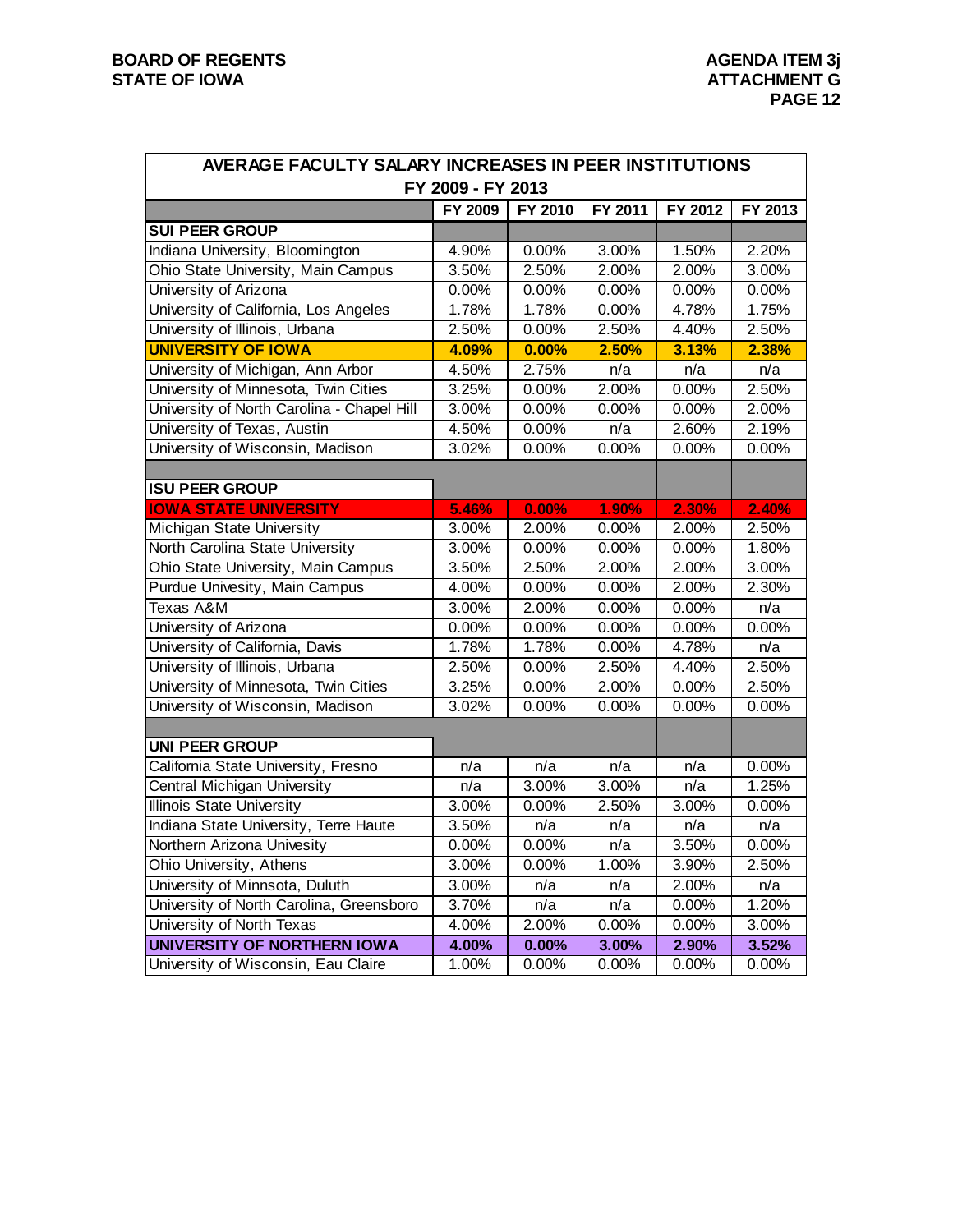## **BOARD OF REGENTS AGENDA ITEM 3j STATE OF IOWA ATTACHMENT H**

#### **REGENT INSTITUTIONS COMPARISON GROUPS AVERAGE FACULTY SALARIES, 2011-12 AVERAGE FACULTY TOTAL COMPENSATION, 2011-12**

|                                           |                        | Rank           |             | <b>Average Faculty</b><br>Total |                   |
|-------------------------------------------|------------------------|----------------|-------------|---------------------------------|-------------------|
|                                           | <b>Average Faculty</b> | Average        | Benefits as | Compensation                    | <b>Rank Total</b> |
| <b>COMPARISON GROUPS</b>                  | Salary (all ranks)     | <b>Salary</b>  | % of Salary | (1)                             | Compensation      |
| University of California, Los Angeles     | 137,800                | 1              | 34.00%      | 184,600                         |                   |
| University of Michigan, Ann Arbor         | 119,600                | $\overline{2}$ | 23.70%      | 147,900                         | $\overline{2}$    |
| University of North Carolina, Chapel Hill | 113,400                | $\overline{4}$ | 24.70%      | 141.400                         | 3                 |
| University of Illinois, Urbana            | 108,900                | 5              | 28.80%      | 140,300                         | $\overline{4}$    |
| University of Minnesota, Twin Cities      | 102,200                | 8              | 37.10%      | 140,100                         | 5                 |
| University of Texas, Austin               | 114,800                | 3              | 19.70%      | 137,400                         | 6                 |
| Ohio State University, Main Campus        | 107,700                | 6              | 25.00%      | 134,600                         | $\overline{7}$    |
| University of Wisconsin                   | 99,700                 | 10             | 34.10%      | 133,700                         | 8                 |
| Indiana University, Bloomington           | 103,600                | $\overline{7}$ | 28.30%      | 132,900                         | 9                 |
| <b>UNIVERSITY OF IOWA</b>                 | 101,300                | 9              | 28.70%      | 130,400                         | 10                |
| University of Arizona                     | 97,000                 | 11             | 29.80%      | 125,900                         | 11                |
|                                           |                        |                |             |                                 |                   |
|                                           |                        |                |             |                                 |                   |
| University of California, Davis           | 113,600                | 1              | 35.50%      | 154,000                         | $\mathbf{1}$      |
| University of Illinois, Urbana            | 108,900                | $\overline{2}$ | 28.80%      | 140,300                         | $\overline{2}$    |
| University of Minnesota, Twin Cities      | 102,200                | $\overline{4}$ | 37.10%      | 140,100                         | 3                 |
| Ohio State University, Main Campus        | 107,700                | 3              | 25.00%      | 134,600                         | 4                 |
| University of Wisconsin                   | 99.700                 | $\overline{7}$ | 34.10%      | 133.700                         | 5                 |
| Michigan State University                 | 100,100                | 6              | 30.50%      | 130,600                         | 6                 |
| Purdue University, Main Campus            | 102,100                | 5              | 27.30%      | 130,000                         | $\overline{7}$    |
| University of Arizona                     | 97,000                 | 8              | 29.80%      | 125,900                         | 8                 |
| <b>IOWA STATE UNIVERSITY</b>              | 95.100                 | 11             | 29.20%      | 122,900                         | $\overline{9}$    |
| North Carolina State University           | 95,900                 | 10             | 26.40%      | 121,200                         | 10                |
| Texas A & M                               | 97,000                 | 8              | 18.60%      | 115,000                         | 11                |
|                                           |                        |                |             |                                 |                   |
|                                           |                        |                |             |                                 |                   |
| Central Michigan University               | 80,300                 | 4              | 37.20%      | 109,700                         | $\mathbf{1}$      |
| Ohio University, Athens                   | 83.600                 | 3              | 33.70%      | 109.000                         | $\overline{2}$    |
| University of North Carolina, Greensboro  | 84,800                 | $\overline{2}$ | 28.40%      | 106,800                         | 3                 |
| University of Minnesota, Duluth           | 71,400                 | 10             | 50.60%      | 106,100                         | $\overline{4}$    |
| California State University, Fresno       | 79,400                 | 5              | 32.20%      | 103,700                         | 5                 |
| Northern Arizona University               | 77,300                 | 6              | 33.10%      | 102,500                         | 6                 |
| <b>Illinois State University</b>          | 77,000                 | $\overline{8}$ | 31.00%      | 100.500                         | $\overline{7}$    |
| University of North Texas                 | 88,600                 | 1              | 17.20%      | 100,400                         | 8                 |
| UNIVERSITY OF NORTHERN IOWA               | 77,200                 | $\overline{7}$ | 32.30%      | 98,500                          | $\overline{9}$    |
| Indiana State University, Terre Haute     | 73,600                 | 9              | 32.90%      | 98,000                          | 10                |
| University of Wisconsin, Eau Claire       | 63,400                 | 11             | 35.30%      | 84,900                          | 11                |

Source: SUI and ISU -- AAUP Faculty Compensation Survey acquired through AAU Data Exchange

UNI -- Academe,Bulletin of the American Association University Professors, March-April 2012

(1) Total compensation includes [a] retirement contributions; [b] medical insurance; [c] disability income protection

[d] tuition for faculty dependents; [e] dental insurance; [f] social security; [g] unemployment insurance; [h] group life insurance

[i] w orkers compensation premiums; [j] other benefits such as moving expenses